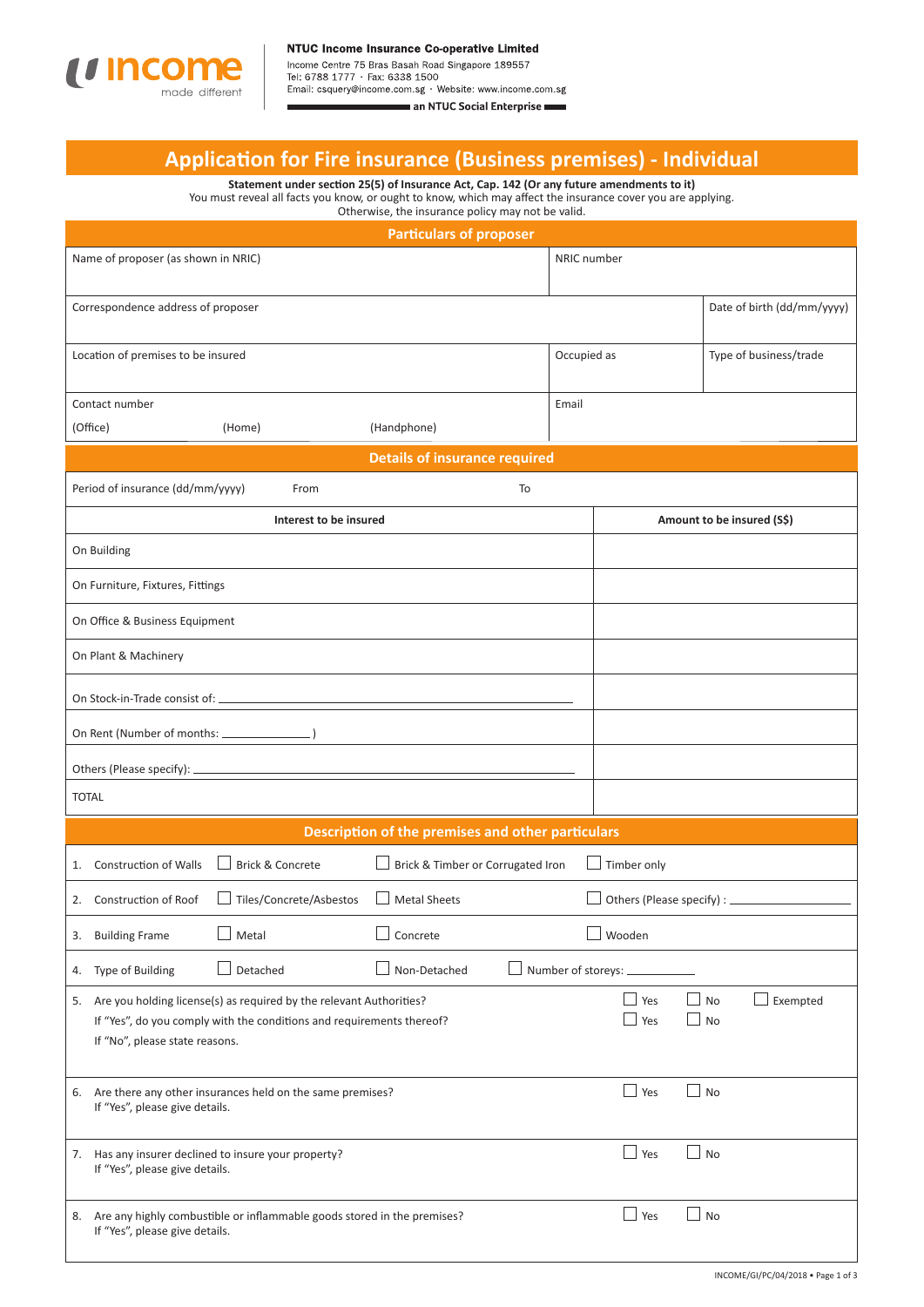| 9. Are you the sole occupant?<br>If "No", please give details of other occupant.                          |                 |  | Yes | $ $ No               |                             |
|-----------------------------------------------------------------------------------------------------------|-----------------|--|-----|----------------------|-----------------------------|
| 10. Please state business/trade carried out in the surrounding premises.                                  |                 |  |     |                      |                             |
|                                                                                                           |                 |  |     |                      |                             |
|                                                                                                           |                 |  |     |                      |                             |
| 11. Fire fighting appliance                                                                               |                 |  |     |                      |                             |
| • Sprinkler                                                                                               |                 |  |     | $\vert$ Yes          | N <sub>O</sub>              |
| • Fire extinguisher                                                                                       |                 |  |     | $\Box$ Yes           | $\Box$ No                   |
| • Yard hydrant                                                                                            |                 |  |     | $\Box$ Yes           | No                          |
| • Hose reels                                                                                              |                 |  |     | $ $ Yes              | $ N_{\Omega}$               |
| • Fire alarm                                                                                              |                 |  |     | $\Box$ Yes           | $ N_{\Omega}$               |
|                                                                                                           |                 |  |     |                      |                             |
| • Smoke detector                                                                                          |                 |  |     | $\Box$ Yes           | $\overline{\phantom{a}}$ No |
| • Heat detector                                                                                           |                 |  |     | $\Box$ Yes           | N <sub>O</sub>              |
| • In-house fire bridge                                                                                    |                 |  |     | $\Box$ Yes           | $\vert$ No                  |
|                                                                                                           |                 |  |     |                      |                             |
|                                                                                                           |                 |  |     | $\Box$ Yes           | $\Box$ No                   |
| 12. Security system of premise                                                                            |                 |  |     |                      |                             |
| · Surveillance camera                                                                                     |                 |  |     | $\Box$ Yes           | $ N_{\Omega}$               |
| • Security guards/24 hours watchman services                                                              |                 |  |     | $\Box$ Yes           | N <sub>0</sub>              |
| • Security checkpoint                                                                                     |                 |  |     | $ $ Yes              | $ N_{\Omega}$               |
|                                                                                                           |                 |  |     |                      |                             |
| 13. Have you ever suffered loss or damage by fire for the last 3 years?<br>If "Yes", please give details. |                 |  |     | $\Box$ Yes           | $\Box$ No                   |
| Date of loss                                                                                              | Nature of claim |  |     | Amount claimed (S\$) |                             |
|                                                                                                           |                 |  |     |                      |                             |
|                                                                                                           |                 |  |     |                      |                             |
|                                                                                                           |                 |  |     |                      |                             |
|                                                                                                           |                 |  |     |                      |                             |
|                                                                                                           |                 |  |     |                      |                             |
|                                                                                                           |                 |  |     |                      |                             |

# **Personal data collection statement**

Income recognises its obligations under the Personal Data Protection Act 2012 (PDPA) which include the collection, use and disclosure of personal data for the purpose for which an individual has given consent to.

The personal data collected by Income includes all personal data provided in this form, or in any document provided, or to be provided to us by you or your insured persons or from other sources, for the purpose of this insurance application or transaction. It includes all personal data for us to evaluate or administer this application or transaction. For example, if you are applying for an insurance policy, in addition to the personal data provided in the application form, the personal data will also include any subsequent information we collect on health or financial situation, or any information that is necessary for us to decide whether to insure and on what terms to insure, such as test results, medical examination results, and health records from medical practitioners or other insurance companies.

You may not alter any of the wording in this 'Personal data collection statement'. Any attempt to do so will be of no effect.

# 1. Purpose of collection

- We may collect and use the personal data to:
- (a) carry out identity checks;
- (b) communicate on purposes relating to an application or policy;
- (c) decide whether to insure or continue to insure you and your insured persons;
- (d) determine and verify your creditworthiness for the financial and insurance products you apply for;
- (e) provide financial advice for product recommendation based on your financial needs analysis;
- (f) provide ongoing services and respond to your inquiries or instructions;
- (g) make or obtain payments;
- (h) investigate and settle claims;
- (i) recover any debt owed to us;
- (j) detect and prevent fraud, unlawful or improper activities;
- $(k)$  conduct research and statistical analysis;
- (l) coach employees and monitor for quality assurance;
- (m) reinsure risks and for reinsurance administration;
- (n) comply with all applicable laws, including reporting to regulatory and industry entities; and
- (o) inform you of our philanthropic and charity initiatives, i.e. OrangeAid, including soliciting donations, acknowledging donations, and facilitating tax exemption.